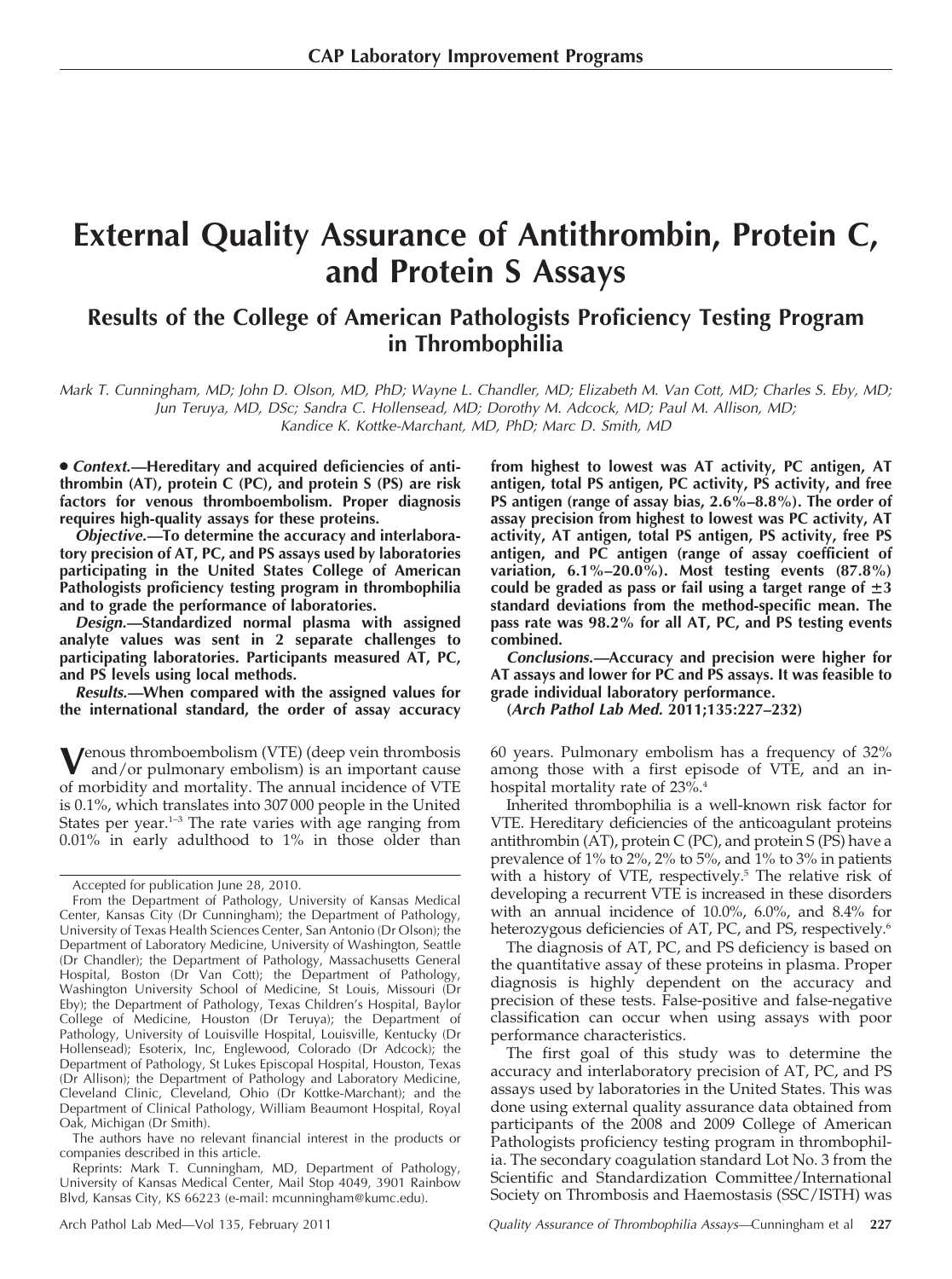| Analyte           | SSC/ISTH <sup>a</sup><br>Value, IU/mL | Survey                     | <b>Test Principle</b>        | <b>Method</b> <sup>b</sup>                                                                                                                       |
|-------------------|---------------------------------------|----------------------------|------------------------------|--------------------------------------------------------------------------------------------------------------------------------------------------|
| Antithrombin      |                                       |                            |                              |                                                                                                                                                  |
| Activity          | 0.93                                  | 2008-CGS2-A                | Chromogenic end point        | Beckman Coulter HemosIL<br>Dade Behring Berichrom<br>Diagnostica Stago Stachrom                                                                  |
|                   | 0.93                                  | 2009-CGS2-A                | Chromogenic end point        | Beckman Coulter HemosIL<br>Diagnostica Stago Stachrom<br>Siemens Berichrom                                                                       |
| Antigen           | 0.95                                  | 2008-CGS2-A                | Immunoturbidimetric          | Diagnostica Stago Liatest                                                                                                                        |
|                   | 0.95                                  | 2009-CGS2-A                | Immunoturbidimetric          | Diagnostica Stago Liatest                                                                                                                        |
| Protein C         |                                       |                            |                              |                                                                                                                                                  |
| Activity          | 0.89                                  | 2008-CGS2-A                | Chromogenic end point        | Diagnostica Stago Stachrom<br>Beckman Coulter HemosIL Protein C<br>All chromogenic methods                                                       |
|                   | 0.89                                  | 2008-CGS2-A                | Clot end point               | Dade Behring Berichrom<br>Diagnostica Stago Staclot<br>Beckman Coulter HemosIL ProClot                                                           |
|                   | 0.89                                  | 2009-CGS2-A                | Chromogenic end point        | All clot methods<br>Diagnostica Stago Stachrom<br>Beckman Coulter HemosIL Protein C                                                              |
|                   | 0.89                                  | 2009-CGS2-A                | Clot end point               | Siemens Berichrom Protein C<br>All chromogenic methods<br>Diagnostica Stago Staclot<br>Beckman Coulter HemosIL ProClot<br>Siemens Protein C Coag |
|                   |                                       |                            |                              | All clot methods                                                                                                                                 |
| Antigen           | 0.89                                  | 2008-CGS2-A                | <b>ELISA</b>                 | Corgenix Reaads<br>Diagnostica Stago Asserachrom                                                                                                 |
|                   | 0.89                                  | 2009-CGS2-A                | ELISA                        | Corgenix Reaads                                                                                                                                  |
|                   |                                       |                            |                              | Diagnostica Stago Asserachrom                                                                                                                    |
| Protein S         |                                       |                            |                              |                                                                                                                                                  |
| Activity          | 0.78                                  | 2008-CGS2-A                | Clot end point               | Diagnostica Stago Staclot<br>Beckman Coulter HemosIL                                                                                             |
|                   | 0.78                                  | 2009-CGS2-A                | Clot end point               | Diagnostica Stago Staclot<br>Beckman Coulter HemosIL                                                                                             |
| Total<br>Antigen  | 0.85                                  | 2008-CGS2-A                | ELISA                        | Siemens<br>Corgenix Reaads<br>Diagnostica Stago Asserachrom<br>All ELISA methods                                                                 |
|                   | 0.85<br>0.85                          | 2008-CGS2-A<br>2009-CGS2-A | Immunoturbidimetric<br>ELISA | Diagnostica Stago Liatest<br>Corgenix Reaads<br>Diagnostica Stago Asserachrom                                                                    |
|                   | 0.85                                  | 2009-CGS2-A                | Immunoturbidimetric          | All ELISA methods<br>Diagnostica Stago Liatest                                                                                                   |
| Protein S<br>Free | 0.88                                  | 2008-CGS2-A                | <b>ELISA</b>                 | Corgenix Reaads                                                                                                                                  |
| Antigen           |                                       |                            |                              | Diagnostica Stago Asserachrom<br>All ELISA methods                                                                                               |
|                   | 0.88                                  | 2008-CGS2-A                | Immunoturbidimetric          | Diagnostica Stago Liatest<br>Beckman Coulter HemosIL<br>All immunoturbidimetric methods                                                          |
|                   | 0.88                                  | 2009-CGS2-A                | ELISA                        | Corgenix Reaads<br>Diagnostica Stago Asserachrom                                                                                                 |
|                   | 0.88                                  | 2009-CGS2-A                | Immunoturbidimetric          | All ELISA methods<br>Diagnostica Stago Liatest<br>Beckman Coulter HemosIL<br>All immunoturbidimetric methods                                     |

Abbreviations: CV, coefficient of variation; ELISA, enzyme-linked immunosorbent assay.

<sup>&</sup>lt;sup>a</sup> Analyte values were assigned by standard calibration exercises.<br>
<sup>b</sup> Beckman Coulter, Inc, Brea, California; Corgenix, Westminster, Colorado; Dade Behring Corp, Deerfield, Illinois; Diagnostica Stago, Inc, Parsippany,

 $\epsilon$  The t test (2-tailed) was used to compare the means of all chromogenic methods with the means of all clot methods (protein C activity) and the means of all ELISA methods with the means of all immunoturbidimetric methods (total protein S antigen, free protein S antigen) for each year.  $P$  values  $< .05$  were significant.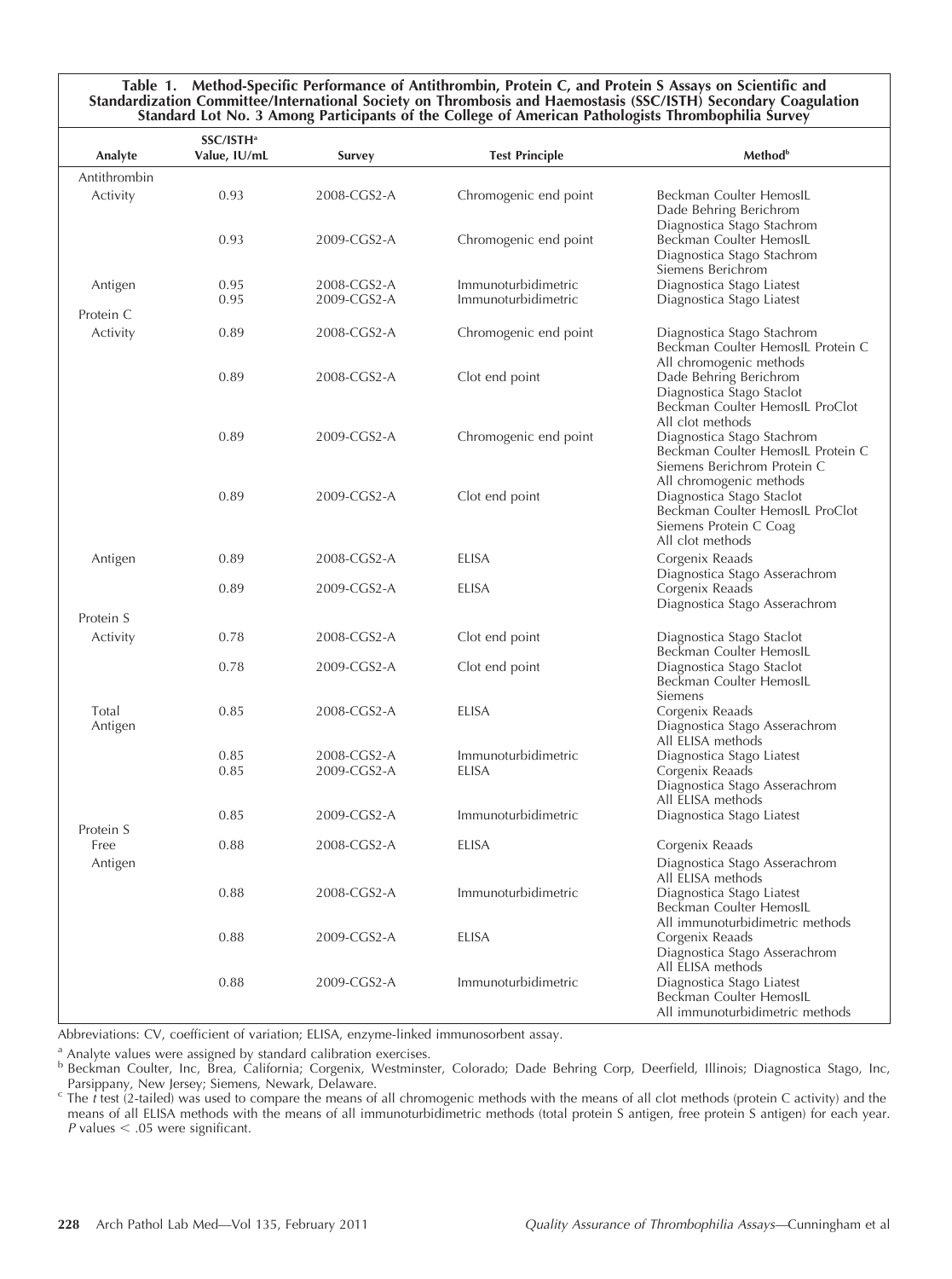|                |                | Table 1. Extended      |                  |            |
|----------------|----------------|------------------------|------------------|------------|
| Laboratories,  | Mean,          |                        |                  |            |
| No.            | IU/mL          | $P$ Value <sup>c</sup> | Bias, $%$        | CV, %      |
|                |                |                        |                  |            |
| 22             | 0.941          |                        | $+1.2$           | 7.5        |
| 41             | 0.896          |                        | $-3.6$           | 4.9        |
| 53             | 0.944          |                        | $+1.5$           | 6.1        |
| 24             | 0.950          |                        | $+2.2$           | 6.4        |
| 58<br>25       | 0.961<br>0.863 |                        | $+3.3$<br>$-3.6$ | 8.6<br>4.5 |
| 13             | 0.988          |                        | $+4.0$           | 7.6        |
| 14             | 0.984          |                        | $+3.6$           | 7.5        |
|                |                |                        |                  |            |
| 20             | 0.932          |                        | $+4.7$           | 3.9        |
| 16             | 0.859          |                        | $-3.5$           | 6.2        |
| 36             | 0.898          |                        | $+0.9$           | 6.4        |
| 15             | 0.968          |                        | $+8.8$           | 4.2        |
| 39             | 1.077          |                        | $+21.0$          | 8.7        |
| $\overline{4}$ | 1.020          |                        | $+14.6$          | 8.6        |
| 58             | 1.046          | < .001                 | $+17.5$          | 9.1        |
| 17             | 0.920          |                        | $+3.4$           | 4.6        |
| 17             | 0.888          |                        | $-0.2$           | 3.2        |
| 7              | 0.944          |                        | $+6.1$           | 6.0        |
| 41             | 0.911          |                        | $+2.4$           | 4.9        |
| 38             | 1.078          |                        | $+21.1$          | 9.2        |
| 4              | 0.945          |                        | $+6.2$           | 6.7        |
| 7              | 0.923          |                        | $+3.7$           | 6.3        |
| 49             | 1.043          | < .001                 | $+17.2$          | 10.6       |
| 5              | 0.902          |                        | $+1.3$           | 14.8       |
| 7              | 0.877          |                        | $-1.5$           | 12.5       |
| 10             | 0.874          |                        | $-1.8$           | 18.0       |
| 8              | 0.969          |                        | $+8.9$           | 34.6       |
|                |                |                        |                  |            |
| 57             | 0.724          |                        | $-7.2$           | 13.6       |
| 12             | 0.868          |                        | $+11.2$          | 14.9       |
| 60             | 0.783          |                        | $+0.4$           | 18.7       |
| 13             | 0.876          |                        | $+12.3$          | 18.5       |
| 10             | 0.681          |                        | $-12.7$          | 13.2       |
| 7              | 0.913          |                        | $+7.4$           | 18.2       |
| 11             | 0.806          |                        | $-5.1$           | 18.4       |
| 18             | 0.848          |                        | $-0.3$           | 18.9       |
| 17             | 0.931          | .08                    | $+9.5$           | 10.8       |
| 6              | 0.805          |                        | $-5.3$           | 22.5       |
| 4              | 0.815          |                        | $-4.1$           | 9.2        |
| 10             | 0.809          |                        | -4.8             | 17.5       |
| 17             | 0.899          | .06                    | $+5.8$           | 11.0       |
| 6              | 0.772          |                        | $-12.3$          | 23.4       |
| 12             | 0.820          |                        | $-6.8$           | 25.3       |
| 18             | 0.804          |                        | $-8.6$           | 24.2       |
| 23             | 0.964          |                        | $+9.5$           | 13.0       |
| 7              | 0.991          |                        | $+12.6$          | 6.7        |
| 30             | 0.970          | < 0.001                | $+10.2$          | 11.6       |
| 5              | 0.822          |                        | $-6.6$           | 44.1       |
| 8              | 0.875          |                        | $-0.6$           | 14.4       |
| 13             | 0.855          |                        | $-2.9$           | 27.1       |
| 20             | 0.941          |                        | $+6.9$           | 8.0        |
| 9              | 1.012          |                        | $+15.0$          | 3.4        |
| 29             | 0.963          | .03                    | $+9.4$           | 7.6        |

used as the standardized plasma to evaluate performance. This plasma is ideal for evaluating accuracy because it has assigned concentration values for a variety of coagulation proteins and is commonly used by reagent kit manufacturers to assign calibrator values. The second goal of this study was to determine the feasibility of grading the performance of individual laboratories as pass or fail using method-specific peer group data.

#### METHODS

#### Proficiency Testing Specimens

SSC/ISTH secondary coagulation standard Lot No. 3 was prepared under the auspices of the SSC/ISTH Working Group on Coagulation Standards. Fifty-eight liters of normal human plasma from multiple donors were collected by plasmapheresis using 4% (weight/volume) trisodium citrate anticoagulant. The pool was distributed into 1.0-mL glass vials and freeze dried for 26 hours to produce a mean residual moisture of 0.101%. Lot No. 3 has assigned values for a variety of coagulation proteins. These value assignments were based on calibration exercises performed according to World Health Organization international standards in multicenter international collaborative studies involving both manufacturers and clinical laboratories. A summary of assigned values can be found on the Web at http://www.nibsc.ac.uk.

Lot No. 3 was mailed to participants of the College of American Pathologists proficiency testing program in thrombophilia in 2 separate mailings: 2008 (2008-CGS2-A) and 2009 (2009-CGS2-A). This plasma was supplied in 1.0 mL lyophilized vials and participants were blinded to its identity.

#### AT, PC, and PS Assays

Participating laboratories were asked to perform AT, PC, and PS assays (activity and antigen) according to their local methods. Participants reported the assayed values and methods used to the College of American Pathologists.

#### Determination of Accuracy and Interlaboratory Precision of Assays

All assayed AT, PC, and PS values from each participant were stratified by the method used. Outliers were defined as values that exceeded 3 standard deviations (SDs) from the method-specific mean. The mean  $\pm$  3 SD was recalculated after this initial outlier exclusion for no more than 2 iterations to exclude any remaining outliers. The final data set, after all outliers were excluded, was used to calculate the final method-specific mean and method-specific coefficient of variation (CV).

Method-specific bias was calculated by comparing the method-specific mean to the assigned value for SSC/ISTH Lot No. 3 (Table 1). The all-method bias was calculated by taking the average (for the 2 mailings) of the methodspecific biases for each assay category. The all-method CV was calculated by taking the average (for the 2 mailings) of the method-specific CVs for each assay category. The assay categories were AT activity, AT antigen, PC activity, PC antigen, PS activity, total PS antigen, and free PS antigen.

Test accuracy was classified into 1 of 3 categories based on the magnitude of the all-method bias (high accuracy, bias  $\leq 5\%$ ; intermediate accuracy, bias 6%–10%; low accuracy, bias  $>10\%$ ). Test precision was classified into 1 of 3 categories based on the magnitude of the all-method CV (high precision,  $CV \leq 10\%$ ; intermediate precision, CV 11%–20%; low precision,  $CV > 20$ %).

#### Grading of Laboratory Performance

Participant results were graded as pass or fail based on whether the result fell inside (pass) or outside (fail) the  $\pm 3$ SD range of the method-specific mean (after outlier exclusion). Only those method-specific peer groups that had 10 or more participant results were considered valid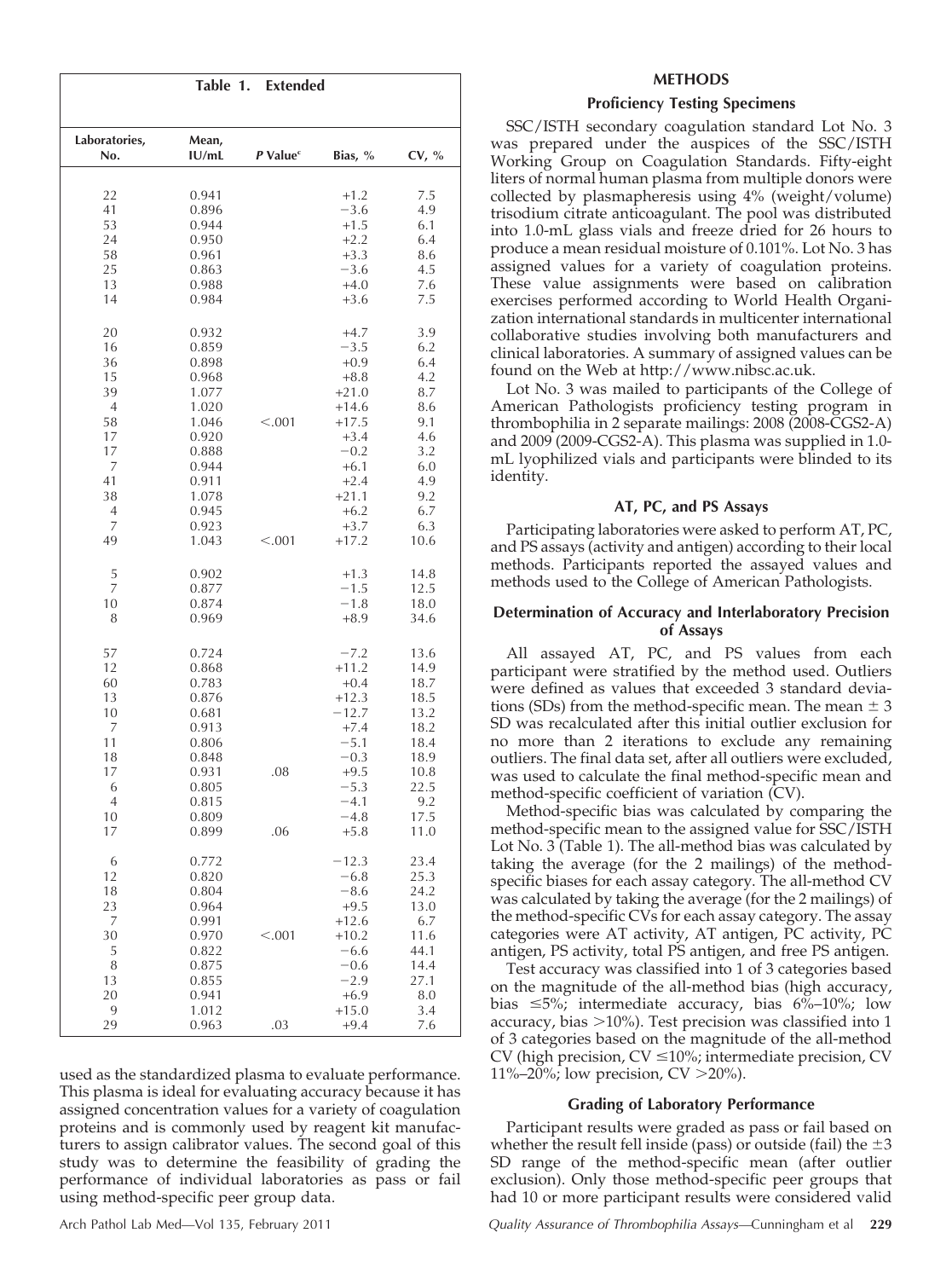| Table 2. All-Method Accuracy and Precision of Antithrombin, Protein C, and Protein S Assays on Scientific and    |
|------------------------------------------------------------------------------------------------------------------|
| Standardization Committee/International Society on Thrombosis and Haemostasis Secondary Coagulation Standard Lot |
| No. 3 Among Participants of the College of American Pathologists Thrombophilia Survey                            |

|               | <b>All-Method Accuracy</b> |                             | <b>All-Method Precision</b> |                      |                            |  |
|---------------|----------------------------|-----------------------------|-----------------------------|----------------------|----------------------------|--|
| Analyte       | Bias, $\%$                 | <b>Ranking</b> <sup>a</sup> | CV, %                       | Ranking <sup>a</sup> | Final Ranking <sup>b</sup> |  |
| Antithrombin  |                            |                             |                             |                      |                            |  |
| Activity      | 2.6                        |                             | 6.3                         |                      |                            |  |
| Antigen       | 3.8                        |                             | 7.6                         |                      |                            |  |
| Protein C     |                            |                             |                             |                      |                            |  |
| Activity      | 8.5                        |                             | 6.1                         |                      |                            |  |
| Antigen       | 3.4                        |                             | 20.0                        |                      | 4                          |  |
| Protein S     |                            |                             |                             |                      |                            |  |
| Activity      | 8.76                       | 6                           | 15.8                        |                      |                            |  |
| Total Antigen | 6.2                        |                             | 15.0                        |                      |                            |  |
| Free Antigen  | 8.79                       |                             | 17.3                        | 6                    | b                          |  |

Abbreviation: CV, coefficient of variation.

<sup>a</sup> All-method accuracy and all-method precision were ranked for each assay according to the numerical value of the biases and CVs, respectively.<br><sup>b</sup> Final ranking for each assay was determined from the sum of the accuracy

for estimating a reliable peer group mean; therefore, only those peer groups were considered gradeable. The standard deviation index was determined for all failed testing events to determine the degree of variation from the method-specific mean. Standard deviation index was calculated by subtracting the assayed value from the method-specific mean and dividing that difference by the method-specific standard deviation.

## Statistical Analysis

Differences between 2 independent means were tested for significance using the  $2$ -tailed  $t$  test. Differences between 2 proportions were tested for significance by calculation of Z values from which normal curve areas were obtained, followed by calculation of P values that were equal to twice the difference between 0.05 and the derived normal curve areas. Values of  $P < .05$  were considered significant.

## RESULTS

The method-specific accuracy and precision; the allmethod accuracy and precision; and the grading of AT, PC, and PS assay categories by mailing year are summarized in Table 1, Table 2, and Table 3, respectively.

|               | Survey       | Method-Specific<br><b>Groups</b> |                  | <b>Laboratories</b> |                         | Grading                         |                                                                         |
|---------------|--------------|----------------------------------|------------------|---------------------|-------------------------|---------------------------------|-------------------------------------------------------------------------|
| Analyte       |              | <b>Total</b><br>No.              | Gradeable<br>No. | <b>Total</b><br>No. | <b>Gradeable</b><br>No. | Pass Rate, %<br>(No./Total No.) | Acceptable Analyte Ranges <sup>a</sup>                                  |
| Antithrombin  |              |                                  |                  |                     |                         |                                 |                                                                         |
| Activity      | 2008-CGS2-A  | 3                                | 3                | 116                 | 116                     | 99.1 (115/116)                  | $0.765 - 1.028$ ; $0.771 - 1.117$ ;<br>$0.728 - 1.154$                  |
|               | 2009-CGS2-A  | 3                                | 3                | 107                 | 107                     | 95.3 (102/107)                  | $0.713 - 1.209; 0.768 - 1.132;$<br>$0.609 - 1.149$                      |
| Antigen       | 2008-CGS2-A  |                                  |                  | 13                  | 13                      | 100(13/13)                      | $0.762 - 1.213$                                                         |
|               | 2009-CGS2-A  |                                  | $\mathbf{1}$     | 14                  | 14                      | 100(14/14)                      | $0.764 - 1.204$                                                         |
| Protein C     |              |                                  |                  |                     |                         |                                 |                                                                         |
| Activity      | 2008-CGS2-A  | 5                                | $\overline{4}$   | 94                  | 90                      | 97.8 (88/90)                    | $0.846 - 1.090; 0.823 - 1.041;$<br>$0.795 - 1.359$ ;<br>$0.700 - 1.018$ |
|               | 2009-CGS2-A  | 6                                | 3                | 90                  | 72                      | 95.8 (69/72)                    | 0.793-1.047; 0.781-1.375;<br>$0.803 - 0.973$                            |
| Antigen       | 2008-CGS2-A  | $\overline{c}$                   | $\mathbf{0}$     | 12                  | $\theta$                | NA                              |                                                                         |
|               | 2009-CGS2-A  | $\overline{2}$                   |                  | 18                  | 10                      | 100 (10/10)                     | $0.401 - 1.347$                                                         |
| Protein S     |              |                                  |                  |                     |                         |                                 |                                                                         |
| Activity      | 2008-CGS2-A  | $\overline{c}$                   | $\overline{2}$   | 69                  | 69                      | 100 (69/69)                     | 0.430-1.019; 0.479-1.256                                                |
|               | 2009-CGS2-A  | 3                                | 3                | 83                  | 83                      | 100(83/83)                      | $0.340 - 1.223$ ; $0.390 - 1.362$ ;<br>$0.411 - 0.951$                  |
| Total antigen | 2008-CGS2-A  | 3                                | 2                | 35                  | 28                      | 100 (28/28)                     | $0.360 - 1.252$ ; $0.630 - 1.232$                                       |
|               | 2009-CGS2-A  | 3                                |                  | 27                  | 17                      | 100(17/17)                      | $0.602 - 1.196$                                                         |
| Free antigen  | 2008-CGS2-A  | 4                                | 2                | 48                  | 35                      | 97.1 (34/35)                    | $0.198 - 1.442$ ; $0.589 - 1.338$                                       |
|               | 2009-CGS2-A  | $\overline{4}$                   |                  | 42                  | 20                      | 100 (20/20)                     | $0.714 - 1.167$                                                         |
|               | <b>Total</b> | 42                               | $27(64.3\%)$     | 768                 | 674 (87.8%)             | 98.2 (662/674)                  |                                                                         |

Abbreviation: NA, not applicable due to no gradeable method-specific groups.

<sup>a</sup> Acceptable analyte ranges were based on  $\pm 3$  standard deviations from the mean for each gradeable method-specific group.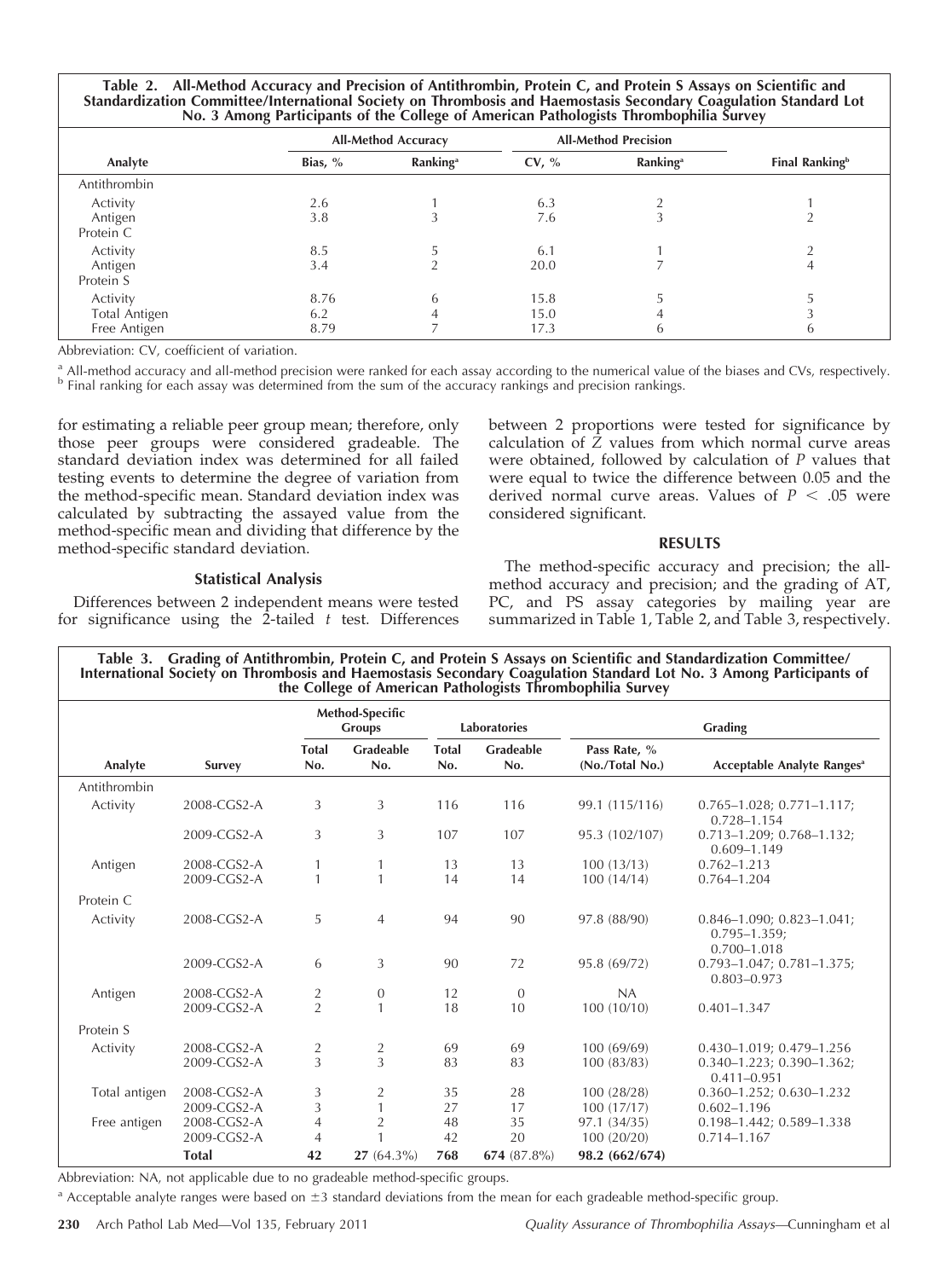These results are outlined in narrative form in the following sections.

#### AT Activity Assay

Results were submitted for 3 AT activity methods in 2008 and 3 methods in 2009. The accuracy and precision among these methods was high with an all-method bias of 2.6% (range of method-specific biases, 1.2%–3.6%) and an all-method CV of 6.3% (range of method-specific CVs,  $4.5\% - 8.6\%$ ).

All of the method-specific peer groups for the AT activity assay had 10 or more assayed values; therefore, all laboratories could be graded as pass or fail in 2008 and 2009. Using a target range of  $\pm 3$  SD from the peer group mean, 95.3% to 99.1% of testing events had a passing grade. Six testing events had failing grades with extreme outlier standard deviation index values of 4.2, 4.7, 5.7, 6.2, 7.9, and 9.7.

#### AT Antigen Assay

Results were submitted for 1 AT antigen method in 2008 and 1 method in 2009. Overall accuracy and precision was high with an all-method bias of 3.8% (range of methodspecific biases, 3.6%–4.0%) and an all-method CV of 7.6% (range of method-specific CVs, 7.5%–7.6%).

The single AT antigen method could be graded in each mailing and all testing events (100%) had passing grades.

#### PC Activity Assay

Results were submitted for 5 PC activity methods in 2008 and 6 methods in 2009. Overall accuracy was intermediate with an all-method bias of 8.5% (range of method-specific biases, 0.2%–21.1%). Clot endpoint methods produced 14.5% to 16.5% higher PC activity values than chromogenic end-point methods, which was statistically significant (Table 1). Overall precision of the PC activity methods was high with an all-method CV of 6.1% (range of method-specific CVs,  $3.2\% - 9.2\%$ ).

Most but not all PC activity methods could be graded, and 95.8% to 97.8% of testing events had a passing grade. Five testing events had failing grades with extreme outlier standard deviation index values of 5.8, 6.2, 6.6, 10.8, and 28.2.

#### PC Antigen Assay

Results were submitted for 2 PC antigen methods in 2008 and 2 methods in 2009. Overall accuracy was high with an all-method bias of 3.4% (range of method-specific biases, 1.3%–8.9%). Overall precision was low with an allmethod CV of 20.0% (range of method-specific CVs, 12.5%–34.6%).

Only 1 PC antigen method could be graded in the 2 mailings, and that method had 100% passing grades.

#### PS Activity Assay

Results were submitted for 2 PS activity methods in 2008 and 3 methods in 2009. Overall accuracy was intermediate with an all-method bias of 8.8% (range of method-specific biases, 0.4%–12.7%). Overall precision was intermediate with an all-method CV of 15.8% (range of method-specific CVs, 13.2%–18.7%).

Most PS activity peer groups could be graded, and 100% of testing events had a passing grade.

#### Total PS Antigen Assay

Results were submitted for 3 total PS antigen methods in 2008 and 3 methods in 2009. Overall accuracy was intermediate with an all-method bias of 6.2% (range of method-specific biases, 4.1%–9.5%). Immunoturbidimetric methods produced 9.8% to 11.1% higher total PS antigen values than enzyme-linked immunosorbent assay methods; however, this difference did not quite reach statistical significance (Table 1). Overall precision was intermediate with an all-method CV of 15.0% (range of method-specific CVs, 9.2%–22.5%).

Half of the total PS antigen methods could be graded, and 100% of testing events had a passing grade.

#### Free PS Antigen Assay

Results were submitted for 4 free PS antigen methods in 2008 and 4 methods in 2009. All methods were immunoassays that captured free PS using either solid phase C4b binding protein or a solid phase monoclonal antibody that specifically recognized free PS. No methods used polyethylene glycol to precipitate the C4b binding protein–PS complex.

Overall accuracy was intermediate with an all-method bias of 8.8% (range of method-specific biases, 0.6%– 15.0%). Immunoturbidimetric methods produced 12.6% to 20.6% higher free PS antigen values than enzyme-linked immunosorbent assay methods, which was statistically significant (Table 1). Overall precision was intermediate with an all-method CV of 17.3% (range of method-specific CVs, 3.4%–44.1%).

One free PS antigen method could be graded each year in the 2 mailings, and 97.1% to 100% of testing events had a passing grade. One testing event had a failing grade with an extreme outlier standard deviation index value of 8.5.

#### Comparison of AT, PC, and PS Assays

To determine the relative performance of AT, PC, and PS assays, the all-method biases (accuracy) and allmethod CVs (precision) were ranked for each assay category according to their numerical values. A final ranking for each assay was then determined from the sum of the accuracy ranking and precision ranking (Table 2).

The order of assay accuracy from highest to lowest was AT activity, PC antigen, AT antigen, total PS antigen, PC activity, PS activity, and free PS antigen (range of assay bias, 2.6%–8.8%). The order of assay precision from highest to lowest was PC activity, AT activity, AT antigen, total PS antigen, PS activity, free PS antigen, and PC antigen (range of assay CV, 6.1%–20.0%). The order of total assay performance based on the sum of the accuracy rank and precision rank, from highest to lowest, was AT activity, AT antigen and PC activity (tie), total PS antigen, PC antigen, PS activity, and free PS antigen.

Grading was dependent on assay precision. For example, the intermediate precision assays (PC antigen, PS activity, total PS antigen, free PS antigen) had a failing grade rate of 0.4% (1 of 263) compared with the highprecision assays (AT activity, AT antigen, and PC activity), which had a 7-fold higher failing grade rate of 2.7% (11 of 412;  $P = .03$ ).

#### COMMENT

The College of American Pathologists proficiency testing program in coagulation provides a useful mecha-

Arch Pathol Lab Med—Vol 135, February 2011 Quality Assurance of Thrombophilia Assays—Cunningham et al 231